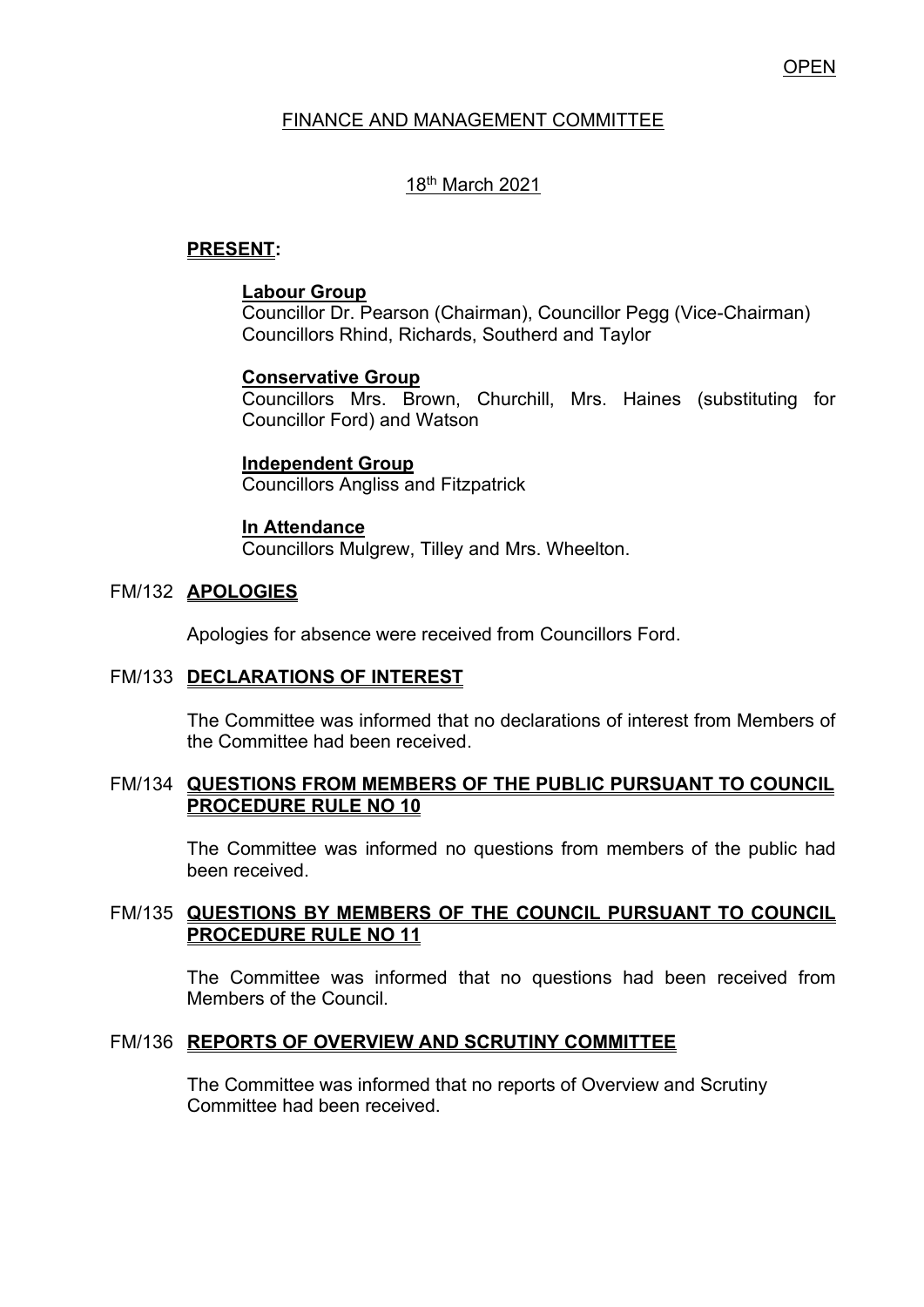# **MATTERS DELEGATED TO COMMITTEE**

### FM/137 **CORPORATE PLAN 2020-24 PERFORMANCE REPORT (2020-21 QUARTER 3 – 1 OCTOBER TO 31 DECEMBER)**

The Head of Organisational Development and Performance presented the report to the Committee noting the overall progress of measures and highlighted areas of concern which included apprenticeships, days lost due to sickness and rateable values. The Head of Organisational Development and Performance outlined the updates within the Risk Registers and the Head of Finance gave a brief summary of additional risks added to the Register regarding the financial management system, payroll service, banking counterparty limits and interfacing external systems.

Members raised queries regarding the social mobility action plan and Sharpe's Pottery Museum. The Chief Executive assured Members that whilst the social mobility action plan's progress was affect by Covid-19 it remained a key objective of the Council and outlined new initiatives and investments that would create new job opportunities within the District. The Chief Executive informed the Committee that the Sharpe's Pottery risk related to the changes to the Board of Trustees.

## *RESOLVED:*

- *1.1 That the Committee considered progress against performance targets set out in the Corporate Plan 2020 - 2024.*
- *1.2 The Committee reviewed the Risk Register for the Committee's services.*

### FM/138 **STANDBY AND CALLOUT PROCEDURE**

The Human Resources Manager delivered the report to the Committee and gave an overview regarding the proposed payment charges.

## *RESOLVED:*

*The Committee approved the Standby and Callout Procedure with effect from 1st April 2021 as per Appendix 1 of the report*.

### FM/139 **EXTENSION TO THE COMMUNITY AND ENVIRONMENTAL PARTNERSHIP SCHEME**

The Communities Manager outlined details of the report to the Committee and highlighted how Covid 19 had resulted in fewer applications and that the extension would provide the opportunity for local organisations and groups in the community to apply for capital grants post March 2021.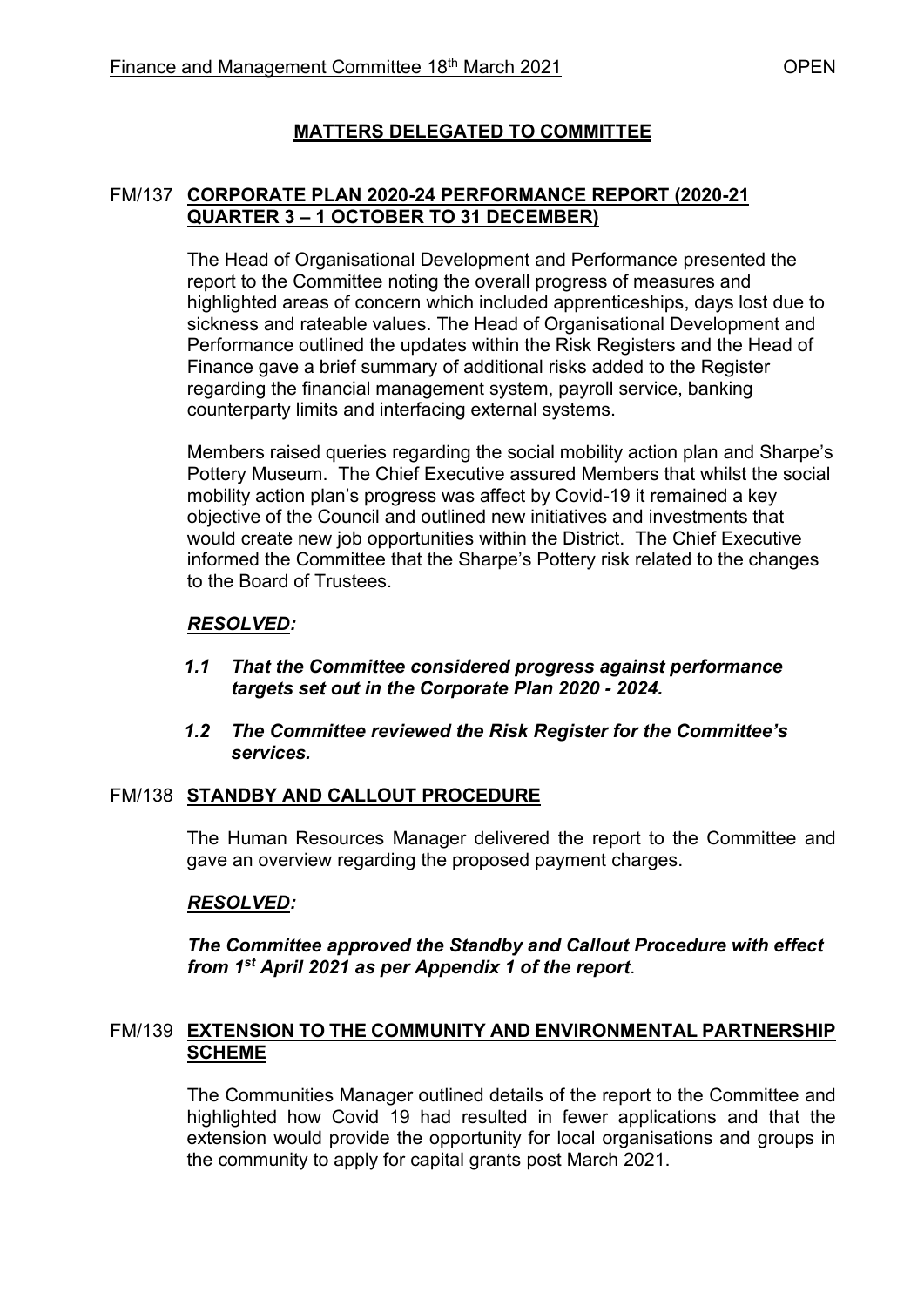## *RESOLVED:*

### *The Committee approved the extension of the Council's Community and Environment Partnership Scheme (CEPS) for an additional two-year period until the end of March 2023.*

### FM/140 **REVENUE FINANCIAL MONITORING 2020-21**

The Head of Finance delivered the Report to the Committee and outlined the Housing Revenue Account, the General Fund, the Collection Fund and the allocation of Covid funding across the Council.

Councillor Churchill sought clarity regarding a fall in the minimum projected balance below the statutory minimum. The Head of Finance informed the Committee of potential additional pressures facing the Council and explained that the position would become clearer later in the year.

## *RESOLVED:*

*The Committee considered and approved the latest revenue financial position for 2020/21 as detailed in the report.* 

## FM/141 **CAPITAL FINANCIAL MONITORING 2021-21**

The Head of Finance presented the report to the Committee highlighting the new appendix that related to Section 106 Funding, projected underspends and the amounts to be carry forward due the impact of Covid-19.

### *RESOLVED:*

- *1.1 The Committee considered and approved the latest capital financial position for 2020/21 as detailed in the report.*
- *1.2 The Committee noted the balance of S106 available for use by the Council for capital projects as detailed in Appendix 2 of the report.*

### FM/142 **CAPITAL STRATEGY 2021-21 TO 2024-25**

The Head of Finance presented the annual report to the Committee and outlined the changes with regard to Capital Funding.

Members thanked the Head of Finance for a detailed report.

### *RESOLVED:*

*The Committee approved the proposed Capital Strategy 2020/21 to 2024/25 as detailed in Appendix 1 of the report.*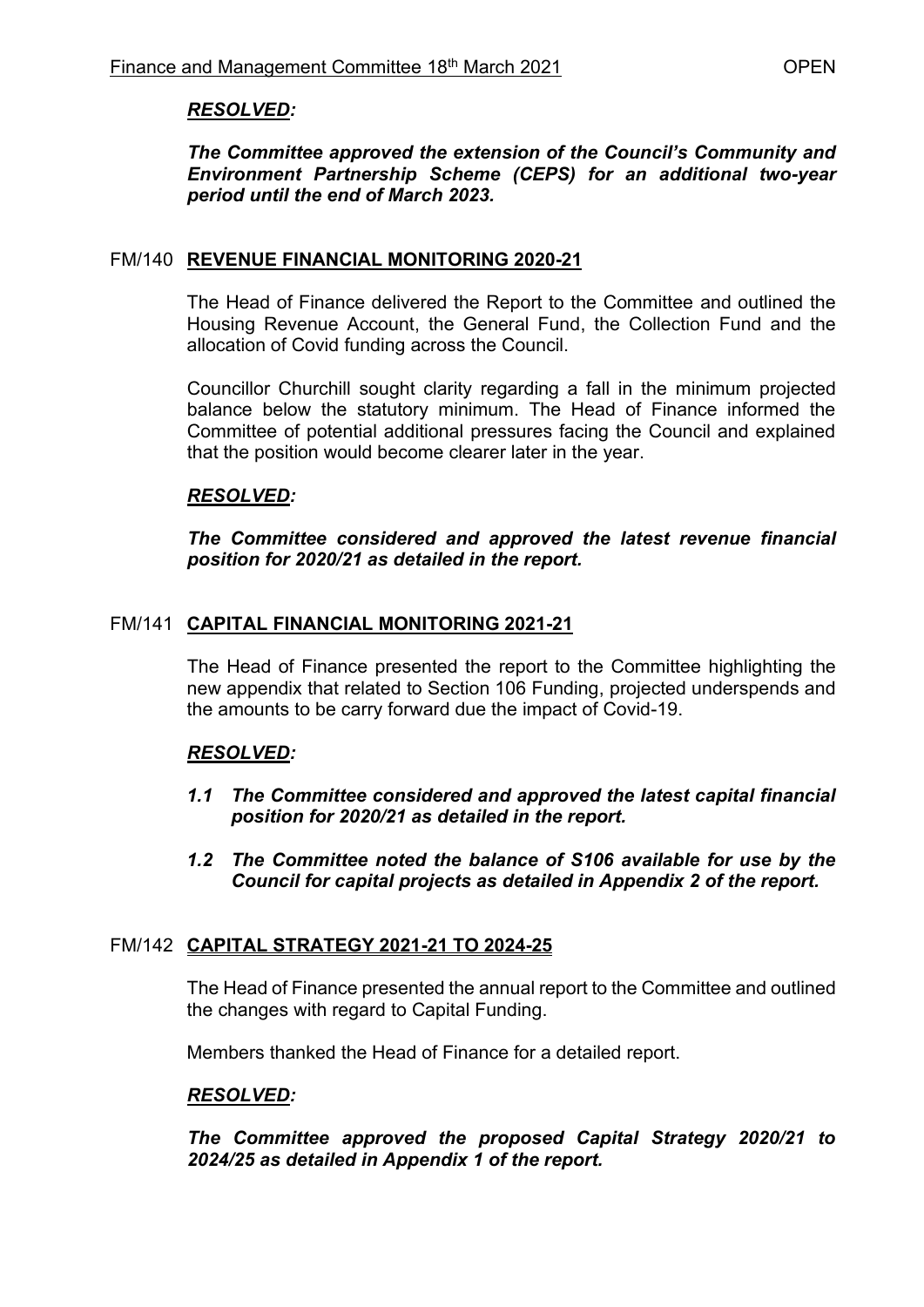### FM/143 **TREASURY MANAGEMENT UPDATE 20-21**

The Head of Finance delivered the Report to the Committee and summarised the key points within the Report. The Head of Finance highlighted breaches of County Party Limits due to Covid grants received from the Government and outlined measures but in place to prevent any future breaches.

## *RESOLVED:*

- *1.1 The Committee considered and approved the latest Treasury Management Update for quarter 3 2020/21 as detailed in Appendix 1 of the report.*
- *1.2 The Committee approved the updated Counterparty List for investments and bank deposits as detailed in Appendix 2 of the report.*

## FM/144 **COMMITTEE WORK PROGRAMME**

The Strategic Director (Corporate Resources) presented the report to the **Committee** 

### *RESOLVED:*

*That the Committee considered and approved the updated work programme.* 

### FM/145 **LOCAL GOVERNMENT ACT 1972 (AS AMENDED BY THE LOCAL GOVERNMENT [ACCESS TO INFORMATION] ACT 1985)**

### *RESOLVED:-*

*That, in accordance with Section 100(A)(4) of the Local Government Act 1972 (as amended), the press and public be excluded from the remainder of the Meeting as it is likely, in view of the nature of the business to be transacted or the nature of the proceedings, that there would be disclosed exempt information as defined in the paragraphs of Part 1 of the Schedule 12A of the Act indicated in brackets after each item.* 

**TO RECEIVE QUESTIONS FROM MEMBERS OF THE COUNCIL PURSUANT TO COUNCIL PROCEDURE RULE NO. 11** 

*The Committee was informed no questions had been received.* 

### *SUNDRY DEBTOR WRITE OFFS*

*The Committee approved the recommendation in the report.* 

*SWADLINCOTE TOWN CENTRE*